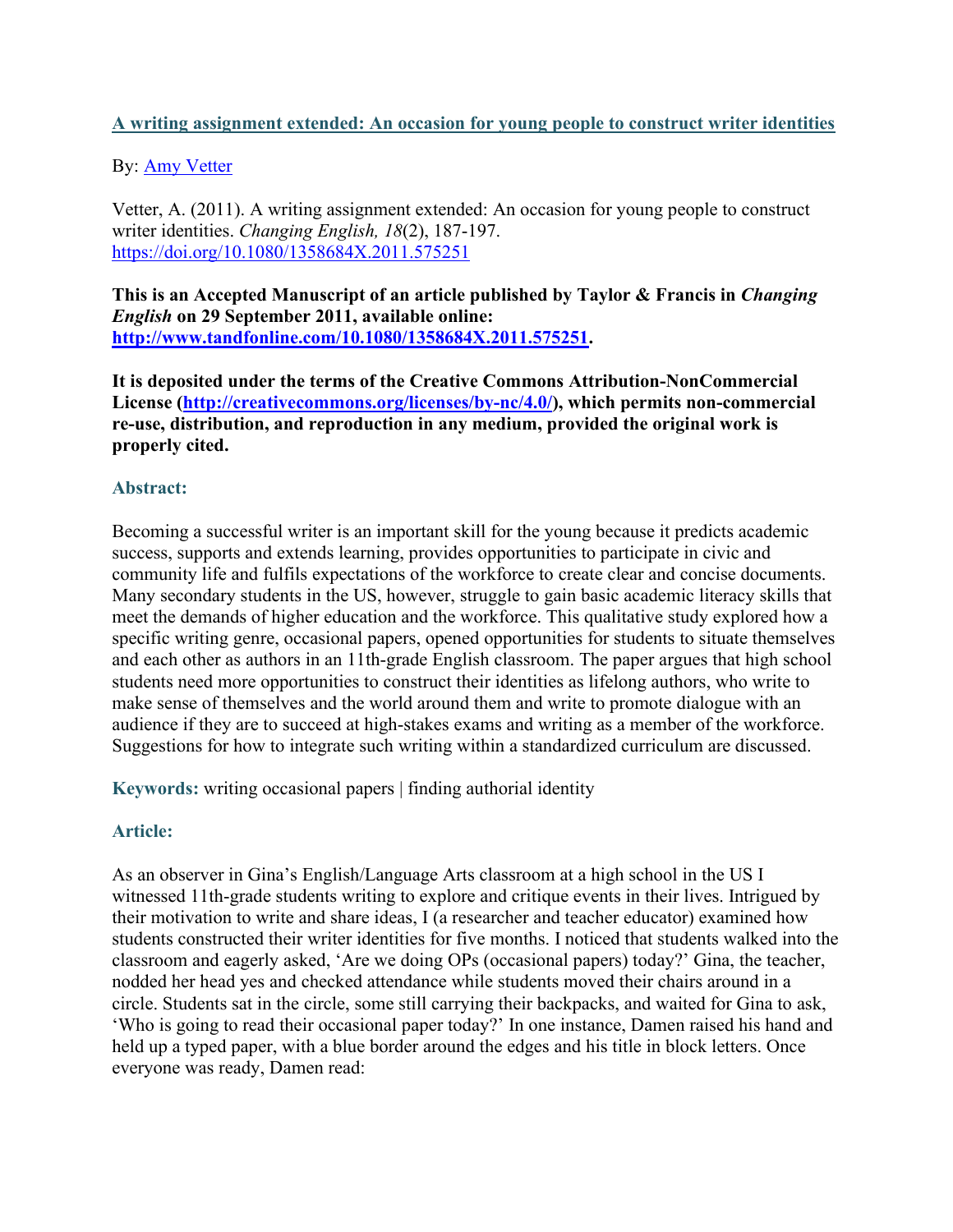I've had to go through a lot of pain and suffering, dealing with my family, especially my mother. I'm not saying that she was a bad parent, I'm just saying that sometimes it was difficult to live. When I was young, my mother was never really there for me. From when I was about the age of two, my mother was addicted to something … She wasn't addicted to her man. It wasn't her job. It wasn't Jerry Springer, or clubbin. No, it was one of the most harmful drugs in the world today. It was crack cocaine…

Students listened quietly as Damen read the rest of his paper. His last few lines said: 'With everything she did, my mother is still a good mother … With everything that happened in my life, that made me a stronger and better person.' Students clapped and looked in Gina's direction. She sat in the circle with students and at first glance her youth made it hard to tell that she was the teacher. As she played with her blonde hair, she asked students if they were more forgiving of a mother than a father. Several students nodded yes. Karla responded with, 'She carried you for nine months. It don't take but a good two seconds for a father to do his part, but a mother … they pretty much give you your first breath of air and life.'

Keisha disagreed, 'I don't think about it that way. … At least she tried to come around. Him, I don't know his last name. You ain't helped me a day in your life. My momma come around to see me … You are just like a nobody to me…' A few more students shared their opinions and experiences until the conversation ended. Another student volunteered to read aloud her occasional paper about a customer throwing pancakes in her face after a frustrating night at work. Another discussion followed about the battles of customer-service. After all volunteers subsided, class resumed the writing workshop on a separate assignment about persuasive letters. It was this episode and others like it that made me curious about how Gina fostered opportunities for this group of culturally and linguistically diverse students to position themselves as writers in her classroom on OP Fridays.

Gina learned about occasional papers from Bill Martin (2002), who wrote in 'A Writing Assignment: A Way of Life' that OPs are 'intended to reflect responses to life as it happens; the idea is to take advantage of an occasion for thought, to explore the occurrences of a moment that would usually be dismissed as unimportant' (52). Like Martin, Gina's stipulations for the essays were that one paper had to be written for each six weeks and that they must be read aloud to a group of their peers. Papers were not critiqued for style or syntax and were graded in terms of completion. Gina also wrote occasional papers and shared them with the class.

Martin (2002) was convinced that OPs were 'one of the most powerful and successful ways of improving student writing' (52). After observing students write and read them aloud in Gina's classroom, I was also persuaded that struggling and marginalized students were more likely to position themselves as writers when completing an OP. Although students in this classroom were eager to learn and hoped to be successful in college, outside obligations such as caring for family members or working at several jobs caused them to disengage from school. However infrequent their attendance, most of the time they managed to complete their occasional papers and expressed their enthusiasm about the chance to read them aloud. Below, I describe the literature about the young and composition in secondary schools to provide background to the current need for a shift in writing instruction for young people. That discussion is followed by a description of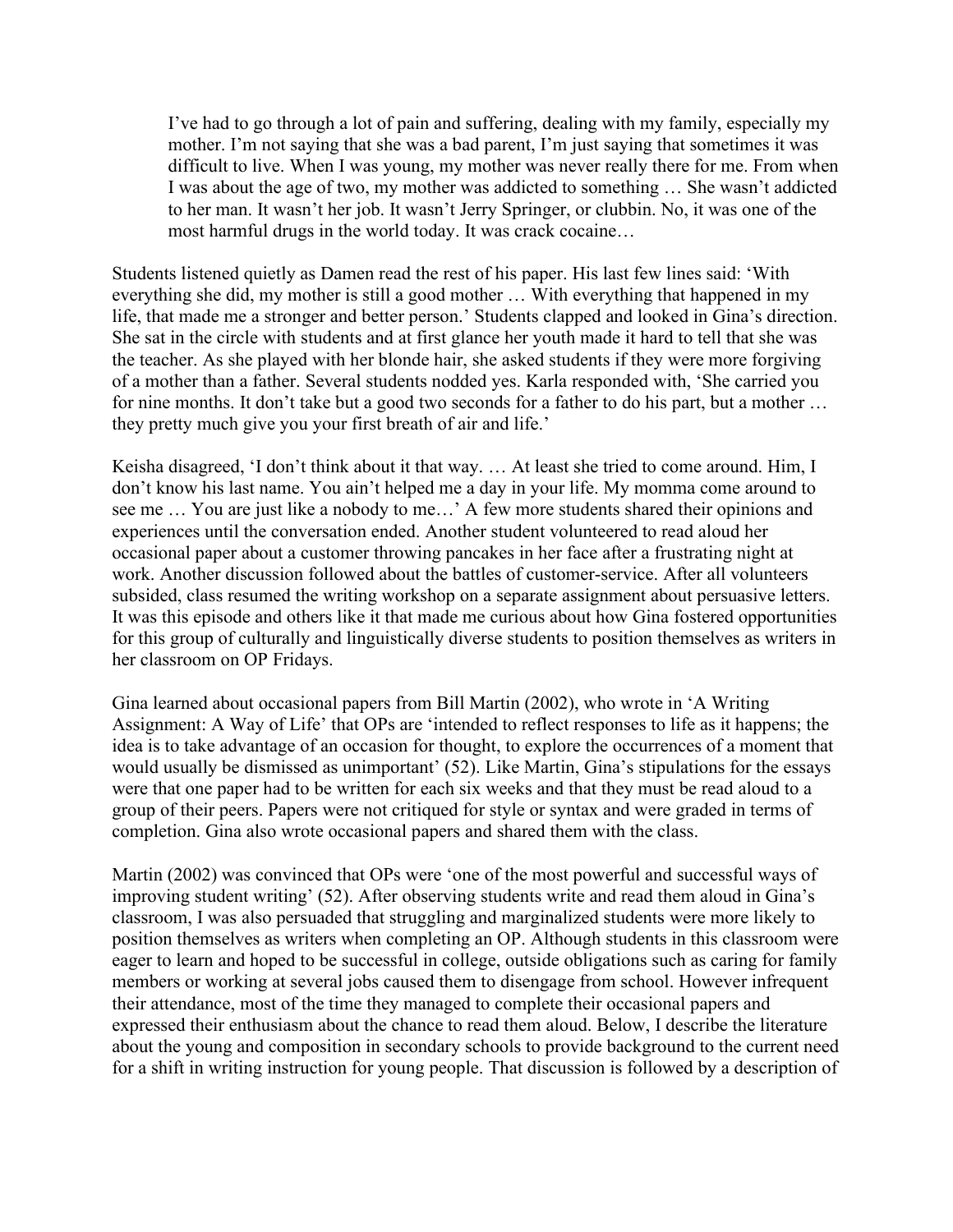learning as an identity process to describe how learning to write is about constructing a writer identity.

Becoming a successful writer is important because it predicts academic success, supports and extends learning, provides opportunities to participate in civic and community life, and fulfils expectations for the workforce to create clear and concise documents (Graham and Perin 2007; Kiuhara, Graham, and Hawken 2009). Furthermore, businesses and government have increased the demand for writing that meets the needs of a global information economy. Such a demand has expanded the traditional concept of literacy to include writing practices such as digital technologies (Brandt 2004). Many young people, however, struggle to gain basic academic literacy skills that meet the demands of higher education and work (Graham and Perin 2007; Kiuhara, Graham, and Hawken 2009). For example, 72% of 4th-grade students, 69% of 8thgrade students, and 77% of 12th-grade students did not meet National Assessment of Educational Progress (NAEP) writing proficiency goals in 2002 in the US (Persky, Daane, and Jin 2003). Thirty-five per cent of high school graduates in college and 38% of high school graduates in the workforce feel their writing does not meet expectations for quality and success (Achieve, Inc. 2005). As a result, businesses in the US spend \$3.1 billion annually to improve workers' writing (National Commission on Writing. 2003).

Because of these issues, educators in the US are concerned that young people are not writing enough in school (Graham and Perin 2007). Studies show that US students typically write short analytic responses, summaries, reports, journals, worksheets and short answers in their high school courses (Applebee and Langer 2006; Kiuhara, Graham, and Hawken 2009). Some students reported that they had never written a paper three pages or longer in their high school classroom (Applebee and Langer 2006). In order to succeed in college and the workforce, students need to write lengthy essays that involve analysis and interpretation more frequently (Applebee and Langer 2006; Kiuhara, Graham, and Hawken 2009).

In order to improve instruction and learning in composition, research has highlighted several instructional strategies that scaffold the writing process and improve literacy learning for youth, such as writing workshop and a process writing approach (Graham and Perin 2007; Applebee and Langer 2006; National Writing Project 2010; Smagorinsky 2006). Despite this research, efforts to improve writing in schools are focused on high-stakes exams (Kiuhara, Graham, and Hawken 2009). Au (2007) found that when high-stakes writing exams are the main focus of student success, teachers turned to a lecture-based and teacher-centred pedagogy that often left students frustrated or unmotivated. Furthermore, Hillocks (2002) stated that high-stakes writing prompts set low standards for composition and eliminate the 'need for critical thought' by relying on formulaic writing. In fact, research shows that young people are writing outside school in the form of blogs, tweets, emails, websites, and Facebook updates, but they are not excelling when it comes to academic writing (Daniels, Zemelman, and Steinke 2007). Both the National Writing Project (NWP) and Bread Loaf Writers' Conference have implemented initiatives for the young that focus on efforts to provide opportunities for students to become accomplished writers within the twenty-first century. There continues to be a need, however, to provide successful case studies for teachers of writing.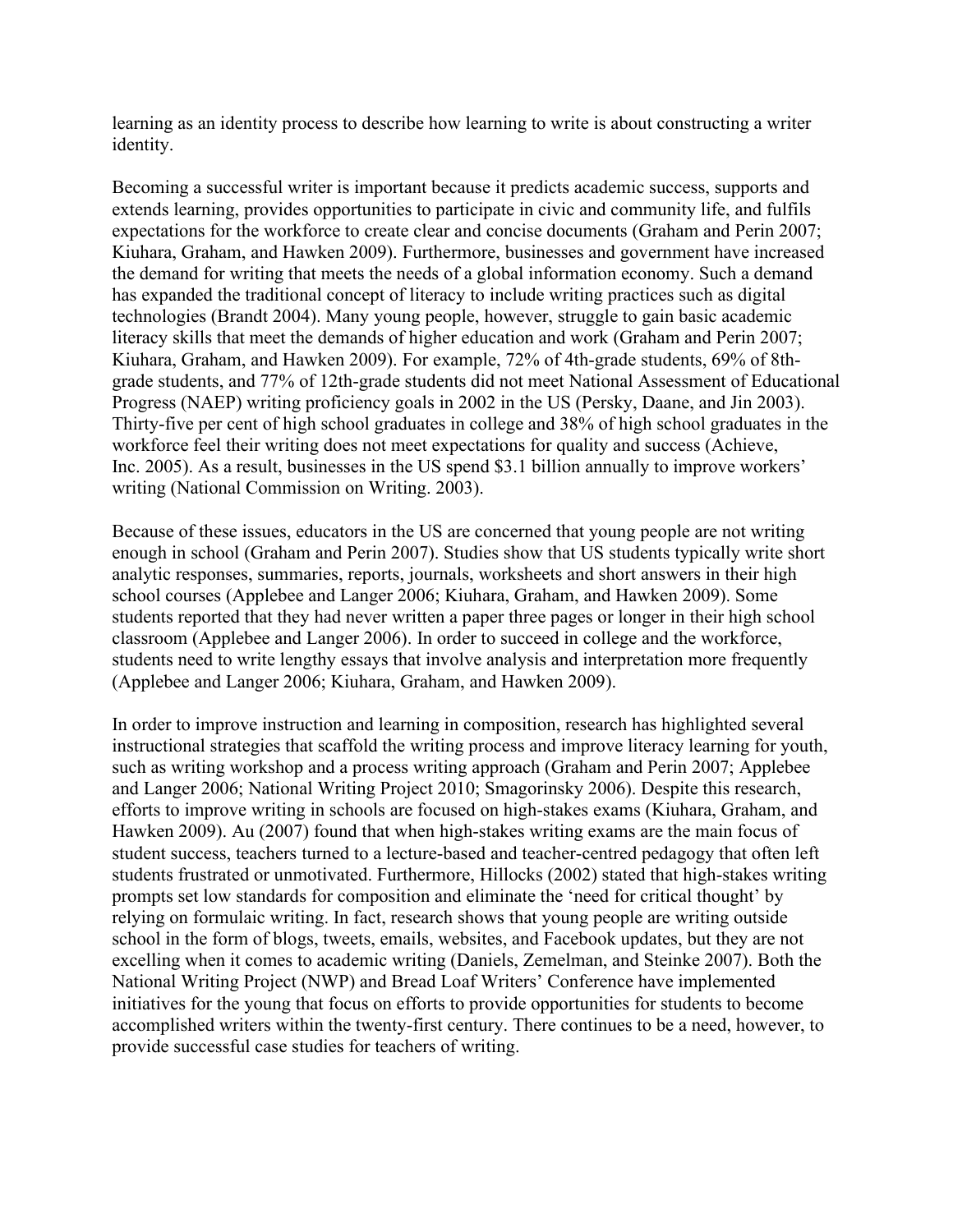This paper views identities as multiple, fluid and dynamic 'self understandings' that are constructed discursively and embedded within social, cultural and historical contexts (Holland et al. 1998; Mishler 1999; Sarup 1996). Learning can be viewed as an identity process, in which students learn to take on particular behaviours and discourses associated with what they are learning (Wenger 1998). Positioning theory is a helpful framework to use when examining identity constructions because it suggests that people situate themselves within storylines associated with former experiences and ideologies. Specifically, Davies and van Langenhove (1991) argue that people position themselves (reflectively) or position others (interactively) discursively in order to negotiate meaning about themselves. For example, students enter the classroom with a narrative about how to position themselves as a writer, which might include writing in a journal, reading about favourite authors, and asking for advice on their drafts. Gina understood that in order to teach writing she needed to provide opportunities for students to take on such behaviours and discourses consistently. This is complicated, however, because often students' past experiences shape how they situate themselves as writers. For example, if a student struggled to write a definition essay in one class, he or she might conclude that they were not a writer and resist situating themselves in that manner. Gina, however, understood that identities are constantly shifting, and that if presented with the right opportunity, students might be more likely to position themselves as writers. In order to do that, she needed to present them with a writer identity that was meaningful and purposeful in their worlds.

On OP Friday I observed students positioning themselves as writers by sharing their writing, and I observed students positioning each other as writers by engaging in conversations about the content of the shared essays. These positionings illustrate how students construct and enact their writer identities in a classroom.

There is research that has focused on how students construct their identities as writers (Finders 1997; McKinney and Giorgis 2009). Clark and Ivanic (1997) found that a writing identity is related to the cultural and linguistic capital students bring with them to the classroom. Rogers (1997) described the identity work of a student in a contemporary urban classroom with students from diverse backgrounds. The student's writing assignment about his worst memory – of being shot at a party – expressed how an incident in his life shaped who he was and who he wanted to be in the future, while situating himself as a writer in a secondary classroom. Likewise, Jones (2003/2004) found that Cadence, a first-grader, was more likely to situate herself as a writer if her home and community identities were used as building blocks for her success. Much scholarship from the NWP provides classroom examples related to writing and identity, although identity theory is not used explicitly. Bellino (2005) situated his students as authors after having them write and publish in a school newspaper. He found that this work guided a group of English Language Learners (ELL) towards careers in writing, fostered positive feelings about their immigration experiences and improved their writing. Likewise, Lee and Matsui (2009) used digital storytelling with ELL students to help situate students as authors and celebrate their cultural and linguistic experiences.

I observed Gina's students struggling with literary analysis papers or persuasive letters because they did not believe they were capable of writing in those formats. As a result, students rarely positioned themselves as writers when completing those assignments. On OP Fridays, however,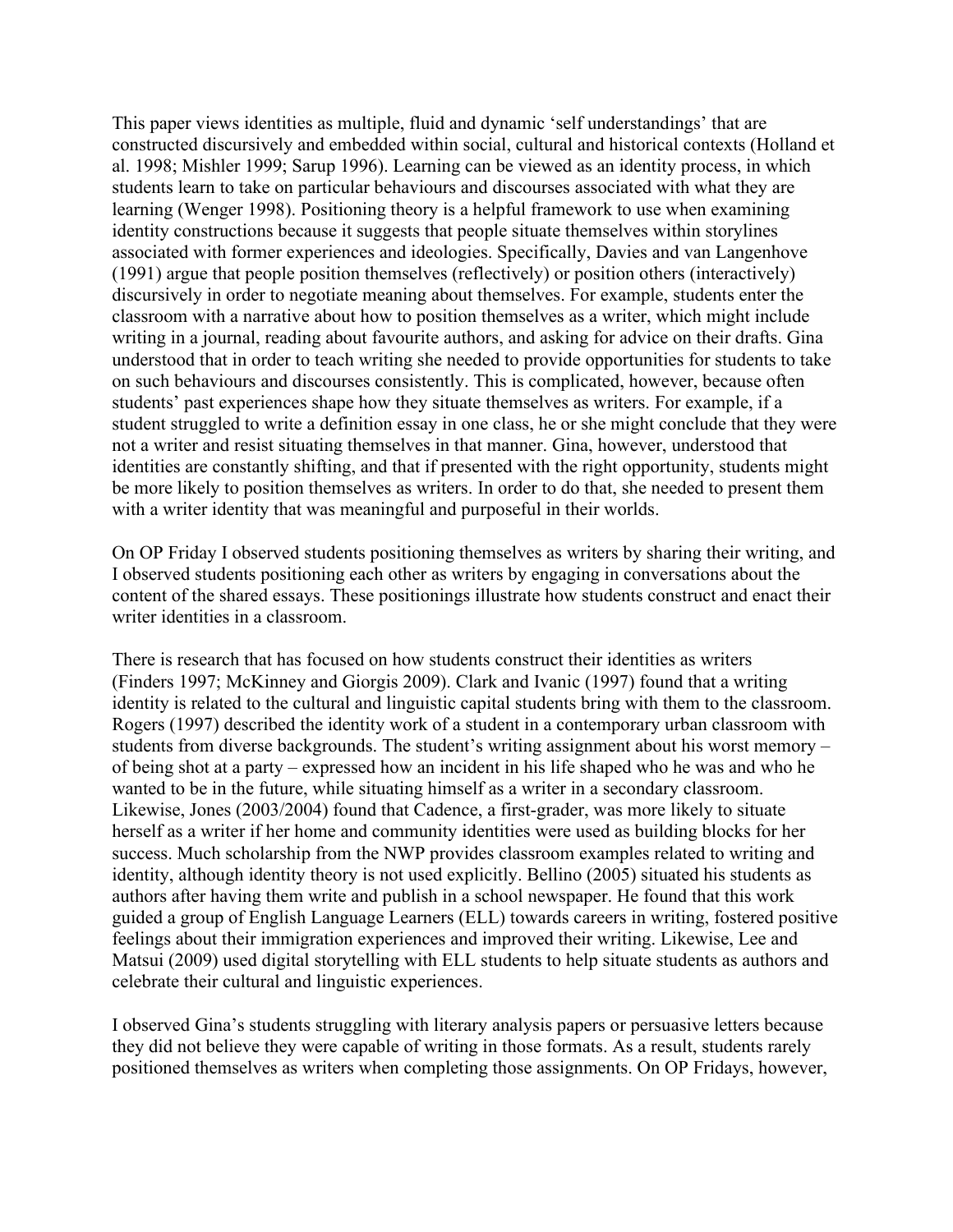authorship took on a new meaning for students. It is my hope that this piece will provide a useful case study about how to facilitate writer identities in current secondary classrooms.

This paper draws from a larger research study about how students constructed literacy identities in a high school English classroom. Gina and I met during a National Writing Project Teacher Research Group in 2006. After a few conversations, we discovered our common interests and goals in providing opportunities for students to make sense out of themselves and the world around them through reading and writing, especially under the strict mandates of high-stakes testing. Gina was in her third year of teaching and was alternatively certified in English. Alternative certification for Gina meant that she had previously graduated with a Bachelor of Arts in English. After discovering that she would rather teach than be a technical writer, she entered into a non-traditional certification programme at a local university that allowed her to work as an English teacher while she completed course requirements related to English Education at night and during the summer. One of her main goals this year was to provide more literacy opportunities for her students, such as a literary anthology, field trips to university English composition courses, and occasional papers. From interviews, Gina stated that her major obstacle with writing was engagement and motivation. Gina's sixth period was ideal because they were not only excited about the research topic, but also vocal about their opinions and willing to share their writing.

This 50-minute English III Honours course had 28 students from a range of ethnic and socioeconomic backgrounds (16 Latino/as and 12 African American). Several students were college-bound and were involved in the AVID (Advanced Via Individual Determination), a programme designed to help underachieving middle and high school students prepare for and succeed in colleges and universities. Students were aware that their Southwestern urban school was rated academically unacceptable, based on state assessment results on maths, science, social studies and language arts, and school completion rates for grades 9–12 since 2005. In 2006, 73% of students passed the English/Language Arts portion of the state assessment in 11th grade. At the time of data collection, 81% of the students were labelled economically disadvantaged and 31% of students spoke English as their second language.

During this semester, I collected student writing, field note observations and conducted teacher/student interviews to better understand how OPs shaped the writing identities of these students. After sharing initial analysis with Gina, we agreed that during OP Fridays students typically positioned themselves as writers who wrote to make sense of themselves and the world around them and to promote dialogue with a real audience. Although the themes were apparent across all data, I chose excerpts from two papers and three teacher interviews as representative examples. This allowed me to provide rich description and analysis within the two papers to illustrate how the authors, Damen and Leticia, constructed their writer identities during OP Fridays (Merriam 1997; Strauss and Corbin 1998). More information about the authors' cultural, linguistic and writing backgrounds is embedded within the episodes.

Anne Lamott (1994) has written, 'writers make us shake our heads with the exactness of their prose and their truths, and even make us laugh about ourselves or life, our buoyancy is restored. We are given a shot at dancing with, or at least clapping along with, the absurdity of life, instead of being squashed by it over and over again' (237). When I imagine Anne Lamott writing, I see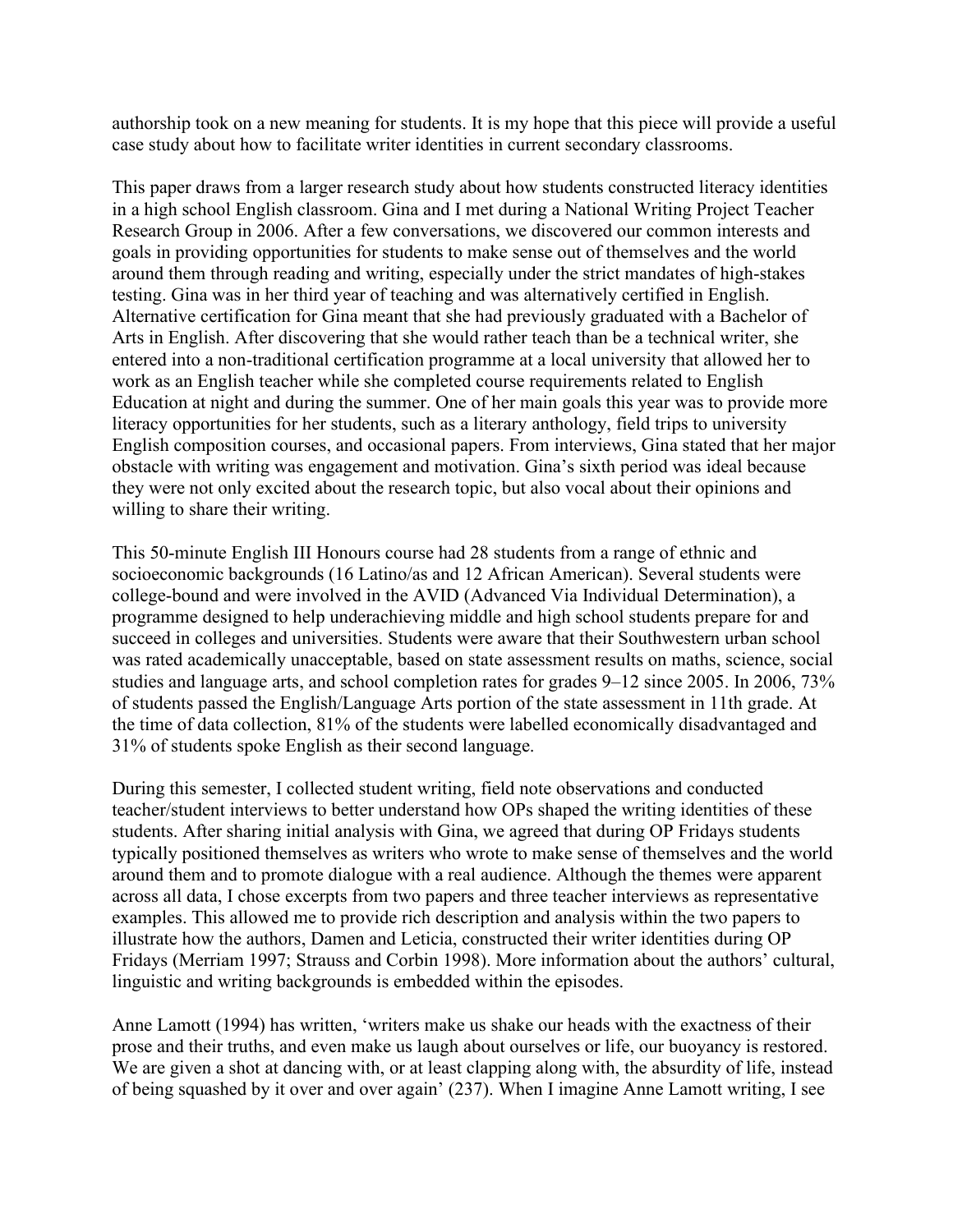her writing through a process; writing about the world; writing to heal; even writing to transform. Occasional papers challenged students to write in those ways and as a result situated them as authors who wrote to make sense of the world around them.

Damen was an African American working-class student who was often pulled out of school to take care of his brothers and sisters. Damen did not struggle with his writing skills, but because of his home environment a writer identity was not always a priority for him. In his OP, he situated himself as a writer who wrote to make sense of a complicated experience with a mother as a drug addict. Freire and Macedo (1987) explained that literacy should be a way for students not only to read words on a page but to read words in relation to the world around them (33). In Damen's writing he revealed that this experience forced him to be self-reliant and independent as a child and that daily life, including school, was a difficult negotiation. Rather than writing to 'practise' writing, Damen wrote for a purpose that was self-motivating. As a result, he took ownership of his work.

The topic of addiction and fatherhood is difficult, however, and not always an accepted topic in classrooms. As English teachers we are not counsellors and should not expect to try to solve the personal issues that students share through their writing. We cannot deny, however, that students' personal lives are linked to how they engage in writing. Such opportunities can situate students as writers who write about occasions, proliferate ideas, and unpack complicated experiences through dialogue. For Damen, taking on the position of a writer who wrote to make sense of his world meant that his outside school experiences were legitimized as relevant and meaningful content (Martin 2002, 54) rather than cast aside as inappropriate.

The conversation following Damen's reading illustrated how students positioned each other as writers who used these papers to make sense of themselves and the world around them. For example, Karla and Keisha critically examined multiple perspectives of fatherhood in the opening conversation, in an attempt to explore reasons why they were more likely to forgive their mothers than their fathers. As a teacher in an inner-city school, Christensen (1994) argued that young people often viewed their lives or histories as inevitable and were not typically encouraged or taught how to change it for the better in school (17). By studying problems in their lives, her students were 'able to diagnose this society, uncover inequality, and explore the reasons why it exists' (Christensen 1994, 17). These discussions engaged students not only in what Martin described as reflection on 'common' concerns, but also what proponents of critical literacy would argue as uncovering commonplace assumptions and examining sociopolitical issues related to US society and class. The readings and conversations around occasional papers not only situated students as writers, but as students of the world, who unpacked complicated issues through collaborative dialogue, a valued skill at work and college.

Other classmates chose less personal topics, but still used the essay to uncover and resolve personal and societal dilemmas. For example, Leticia struggled to make sense of society's link between material items and success in an OP she shared with the class a few weeks later. Leticia, a bilingual student, whose family was from Mexico, frequently participated in class and recently struggled to compose the literary analysis expected in Advanced Placement exams. For Leticia, OP Fridays were an opportunity for her to write philosophically. Her essay began with the following commentary about celebrities on television: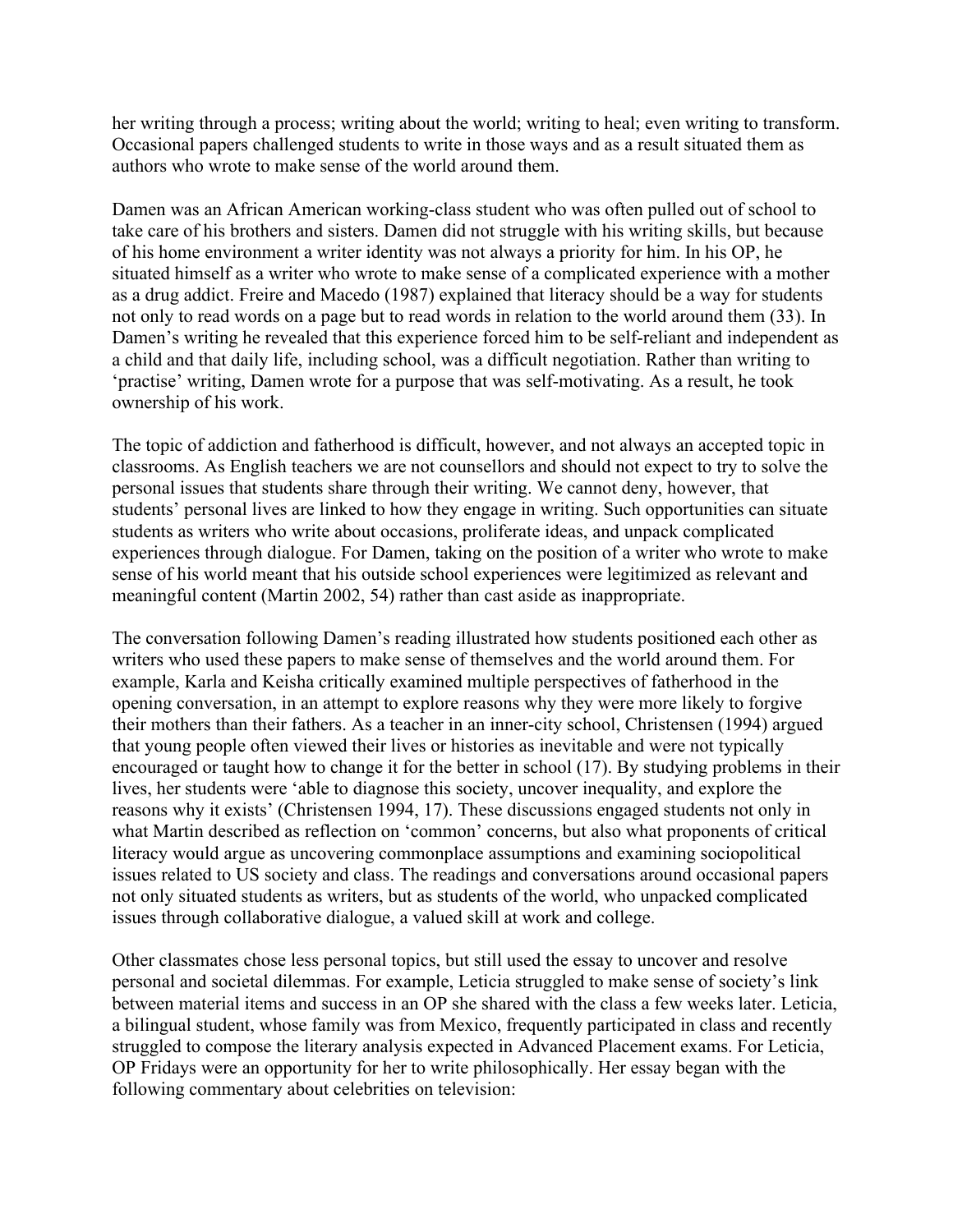How do we become people that value inconsequential and trivial things? I'm watching shows with little 15 year-olds demanding cars and money and jewelry that cost a small fortune. … We rank people on their look and don't even think twice about it. Although it does feel nice struttin' in this stuff and it does proclaim success, does it also place value on us? Does it reveal us and our scale of human quality?

Leticia sought to reveal the way American society defined success and human quality through images on television, especially as it related to youth and raised possibilities about alternative ways of viewing human value on a less personalized occasion (i.e., watching television). Although it would not be unusual for a school prompt to ask students to write an essay defining what success meant to them, this essay was different, because Leticia was able to discuss what she naturally pondered rather than what educators deemed important.

Toni Morrison (2009) once wrote, 'I want to write for people like me, which is to say black people, curious people, demanding people – people who can't be faked, people who don't need to be patronized, people who have very, very high criteria' (25). Why don't we ask students to write for real audiences? Why don't we promote discussion about their writings in school? Most literacy standards state that students should learn to 'communicate effectively with a variety of audiences and for different purposes' (International Reading Association & National Council for Teachers of English (IRA/NCTE) 1996, 24). For Damen, writing for a genuine audience of his peers shaped how he wrote his essay. Because he knew we were going to read it aloud he used informal language, like *clubbin'* and references to pop culture to relate to his audience and build suspense about his difficult childhood. He used rhythm in the last few sentences to hook the reader and appropriately used personal pronouns to tell his story. Damen clearly positioned himself as writer of a real audience by expressing language powerfully in order to engage his classmates in dialogue about a difficult issue. As a result, students respectfully listened and responded to his essay. Although some students disagreed with each other, they continued to share stories and make connections in an attempt to make sense of a bigger issue – fatherhood. By doing this, students positioned each other as writers by sincerely engaging in the topic of Damen's essay.

Similarly, in a discussion after Leticia's essay about materialism and success, Quinn defined success: 'Success is when you are at where you're at and you're happy. Not just satisfied, but happy ... You are proud of what you did and you made it.... When you wake up in the morning, you smile because you have one more day.' Other students pondered what success meant to them and attempted to put those definitions into words. By engaging in a dialogue based on a classmate's essay, students positioned each other as authors who were members of a writing community. Because this writing activity was treated as a social rather than an individual event, students viewed it as a way for them to gain both academic and social status. For example, Leticia gained academic status by writing and sharing an OP and she gained social status by engaging her classmates in discussion about success. Likewise, Damen positioned himself as a writer and as a survivor. In an interview, Gina commented that students 'love to share now. It's not teacher created. They get to speak their mind.' Because Leticia and Damen were able to capitalize on both their social and academic worlds by reading their essays aloud, they were more likely to situate themselves as writers.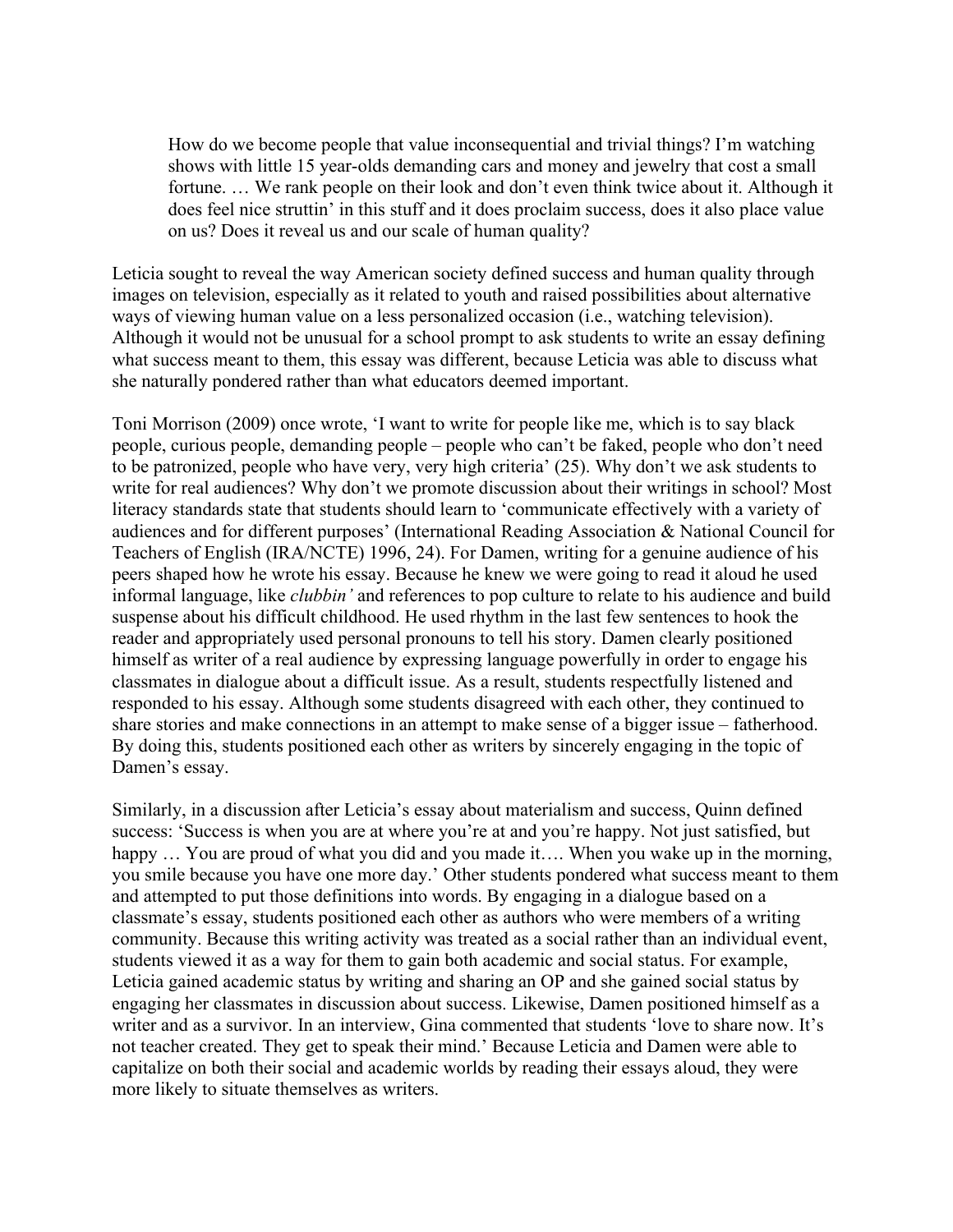Although several students responded positively to sharing their occasional papers with others and engaging in conversations, not everyone participated. Gina said that her quiet students 'have brilliant things to say but they will not speak.' She realized that sharing for some students caused anxiety and she wanted to try written discussions to involve them. Eventually, she wanted to step out of the conversation and give total ownership to the students. She realized, however, that this took time and practice, which is why every Friday was dedicated to this particular event. Over time, students became more comfortable with these events, and the group readings became an integral part of how they constructed their writing identities.

Gloria Anzaldua (2002) has written that by writing:

I put order in the world, give it a handle so I can grasp it. I write because life does not appease my appetites and anger … To become more intimate with myself and you. To discover myself, to preserve myself, to make myself, to achieve self-autonomy. To dispell the myths that I am a mad prophet or a poor suffering soul. To convince myself that I am worthy.  $(55)$ 

As teachers of writing, we should ask ourselves if this is the kind of writer identity we are fostering with our students. Often, students suffer through the kind of writing school expects them to do. It is a struggle to motivate and prepare students for success on standardized writing exams while at the same time tapping into students' out-of-school writing experiences and personal interests. The writers we want our students to develop into become an ideal that institutional demands have made difficult. This paper suggests that students would benefit from more opportunities to construct writer identities by writing to make sense of the world and writing to promote discussion with an audience. Like the initiatives of NWP, this paper argues that writing should be taught, not assigned, and that an informed group of teachers is needed to teach the best writing strategies for their students.

This paper contributes to work about learning to write as an identity process in several ways. First, it suggests that if students are going to construct and enact writer identities in a classroom, then teachers and students must negotiate what an acceptable writer identity means for them. Often the recognized writer identity is the one who successfully writes a five-paragraph definition essay or literary analysis within a 60-minute time frame (Applebee and Langer 2006; Smagorinsky 2006). Students resist this kind of writer identity because it is not meaningful or relevant to them. Standardized tests, however, are not going away and we must find ways to help students succeed while utilizing innovative writing instruction for students so that they also become lifelong writers. Daniels, Zemelman and Steinke (2007) argue that teachers 'shouldn't abandon good, thoughtful writing assignments in response to pressure about standardized tests. On the contrary, they'll not only help prepare students for writing on the tests but also help increase scores in general' (264). Teachers may be concerned that occasional papers do not directly relate to specific standards and worry that this writing assignment will take time away from an already tight schedule. Some teachers suggest, 'Students could pretend to be Ophelia and write an occasional paper from her point of view.' Although a creative idea, it defeats the purpose and benefits of occasional papers from a student perspective. Students like and need to write about their lives, even if they are not always happy stories. Plus, we know that students will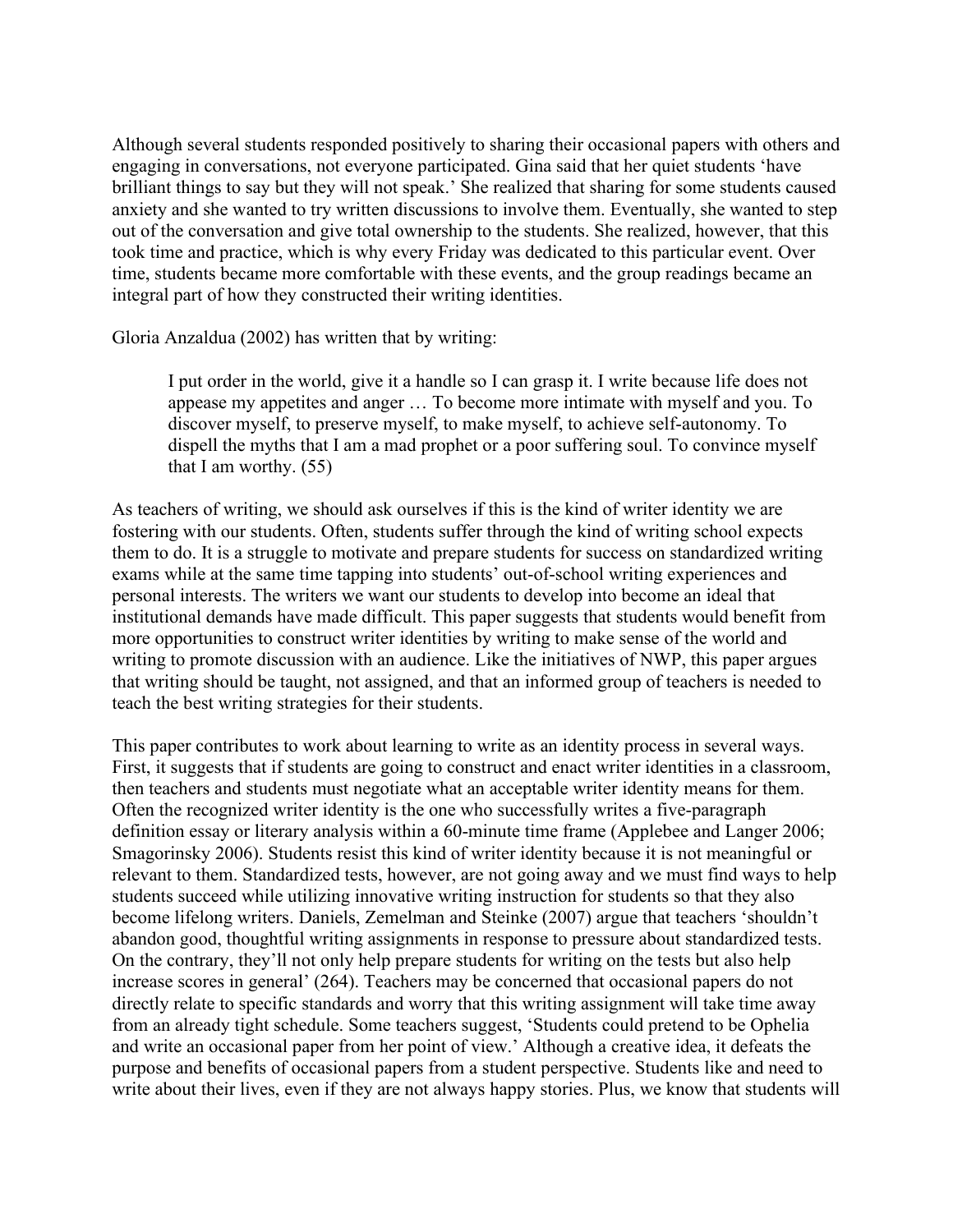become better writers if they write more often and if classes are student-driven, interactive, engaging and challenging (Graves 2002; Newmann, Bryk, and Nagaoka 2001; Daniels, Zemelman, and Steinke 2007).

Gina viewed occasional papers as a way to engage students in a type of reflective writing that they were expected to do on their standardized exam. She did not, however, use them as practice for the exam. Naturally, they became opportunities for Gina to make connections about how her students might transfer skills they used in the papers to essays written for prompts on standardized exams. Although this study does not provide a development perspective of how OPs improved high-stakes writing, it is worth mentioning that Gina often built a relation between the two. For example, in a lesson to review reflective writing for their state exam, she reminded them about the voice (criteria on the state's standardized exam rubric) they used during their last Friday OP reading. She reminded students about the organization of their OPs and its ability to promote thought-provoking discussion when teaching literary analysis essays for Advanced Placement compositions. She also mentioned their ability to write short essays about daily experiences, some rather quickly. Gina had high standards for the occasional papers and recognized that some students did not do them justice because they procrastinated. Gina, however, viewed these papers as opportunities for students to flex their writing muscles and become thoughtful people who can transfer their writing skills to a variety of writing assignments, including high-stakes exams. These essays were also successful ways to meet writing standards, such as employing 'a wide range of strategies' to 'participate as knowledgeable, reflective, creative and critical members of a variety of literacy communities,' and to 'use spoken, written, and visual language to accomplish their own purposes' (IRA/NCTE 1996). More research would benefit from investigating how OP writing shapes the writing of standards-based curriculum.

Second, this research suggests that students are likely to position themselves as writers when they simultaneously gain status in their academic and social worlds (Finders 1997; Author et al., forthcoming). Damen and Leticia were able to make social connections via their readings in class and received praise from Gina for successfully completing and sharing a writing assignment. This extends research that suggests the importance of drawing from students' social identities in order to foster academic identities (Jones 2003/2004). More research needs to provide successful snapshots so that teachers are able to put such theories into practice. This is especially important for teachers who work with students from different cultural and linguistic backgrounds other than their own (Ladson-Billings 1995). Students' identities, however, will not always emerge positively, and communities will not always form cohesively. Identity work in the classroom is a dynamic and contentious process, and teachers must be aware of school policies and safeguarding issues in relation to students sharing personal experiences. Beginning with the lives of students is a place to start when situating students as writers, but if students are going to be successful we must challenge them to succeed with unfamiliar genres and topics. More research would benefit from examining the complexities of identity work in a writing classroom.

Third, this study extends research on fostering literacy identities in classrooms by using positioning theory to examine the construction and enactments of identities. The investigation of the learning process as identity work is a popular topic, and scholars argue that more studies are needed that explicitly use methods illustrating how identities are constructed over time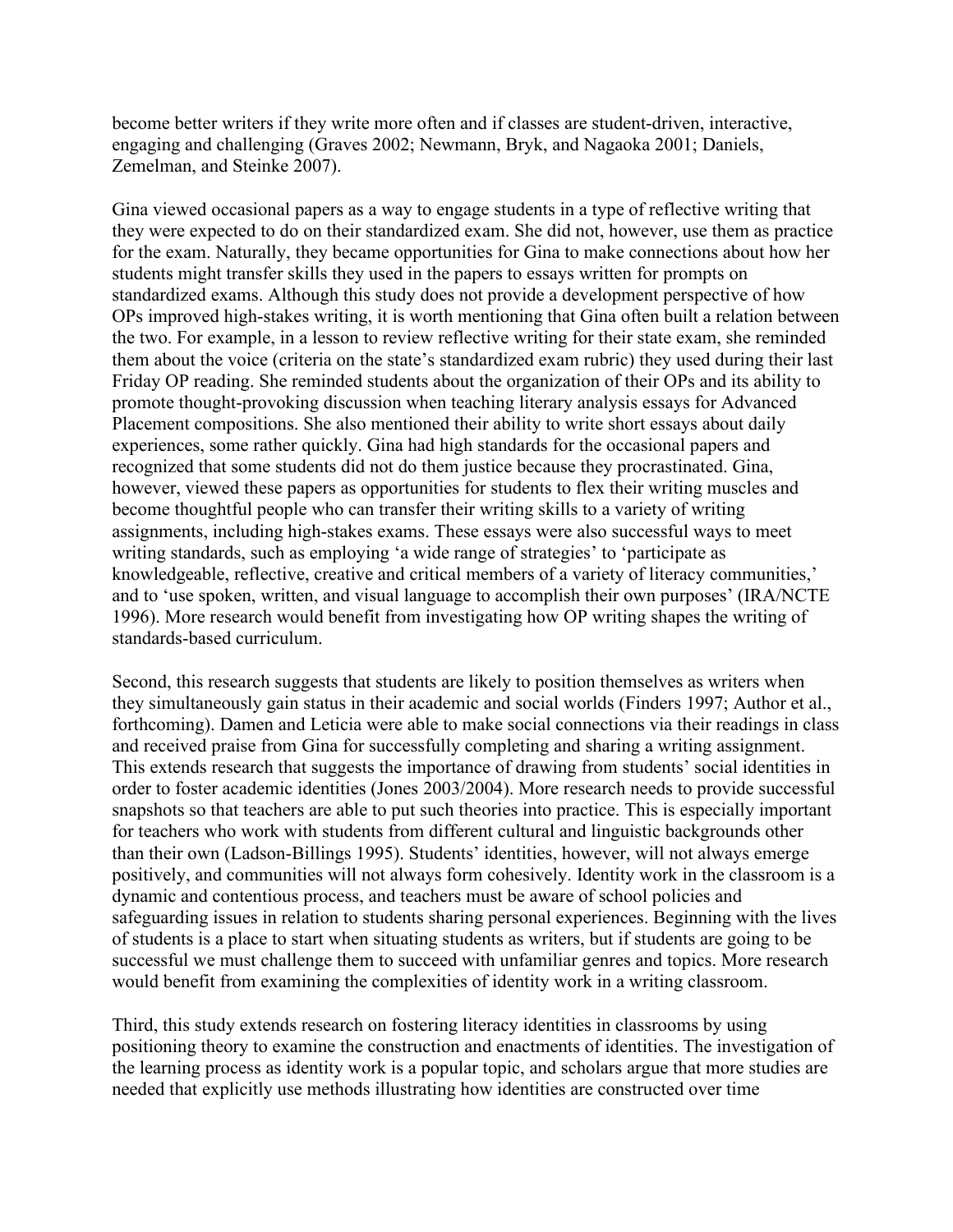(Finders 1997; McCarthy and Moje 2002). This study used positioning theory to do that and suggests that if scholars draw from a poststructural notion of identity, positioning theory can be a useful tool to reveal how people situate themselves within the moment-to-moment interactions of classroom learning.

Fourth, this research challenges educators to reflect on their writer identities and how those might translate into their writing instruction (Gillespie 1985). Teacher educators or professional development specialists might ask teachers to represent metaphorically what a writer is to them. They could compare that representation with the kind of writer identity they foster through instruction with their students. Through this 'compare and contrast' exercise, teachers may reveal discrepancies that are causing students to resist the construction of writer identities in their classrooms. This particular study has illustrated the benefits from collaboration between teaching and research and recommends that teachers research their classroom practice to engage in reflective practice. Overall, more work needs to examine how to foster literacy classrooms that provide opportunities for students to position themselves as writers who, as Anzaldua has stated, write to discover themselves, put order in the world, and appease 'appetites and anger'.

#### **Notes on contributor**

Amy Vetter is an assistant professor in Secondary English Education at the University of North Carolina in Greensboro. Her research interests include literacy and identity, English education and practitioner research.

## **References**

- Achieve, Inc. 2005. *Rising to the challenge: Are high school graduates prepared for college and work?*, Washington, DC: Achieve, Inc.
- Anzaldua, G. 2002. "Speaking in Tongues: A Letter to Third World Women". In *This Bridge Called My Back: Writings by Radical Women*, Edited by: Moraga, C. and Anzaldua, G. 12–16. New York: Third Women Press.
- Applebee, A. and Langer, J. 2006. *The state of writing instruction: What existing data tell us*, Albany, NY: Center on English Learning and Achievement.
- Au, W. 2007. High-Stakes Testing and Curricular Control: A Qualitative Metasynthesis. *Educational Researcher*, 36(5): 258–267.
- Bellino, J. 2005. 'I'm a Writer Now!' The Who, Where, and When of an ELL Newspaper. *The Quarterly*, 27(1): 1–7.
- Brandt, D. 2001. *Literacy in American Lives*, Boston: Cambridge Press.
- Christensen, L. 1994. "Building community from chaos". In *Rethinking our classrooms: Teaching for equity and justice*, Edited by: Bigelow, B. 50–4. New York: Rethinking Schools.
- Clark, R. and Ivanic, R. 1997. *The politics of writing*, New York: Routledge.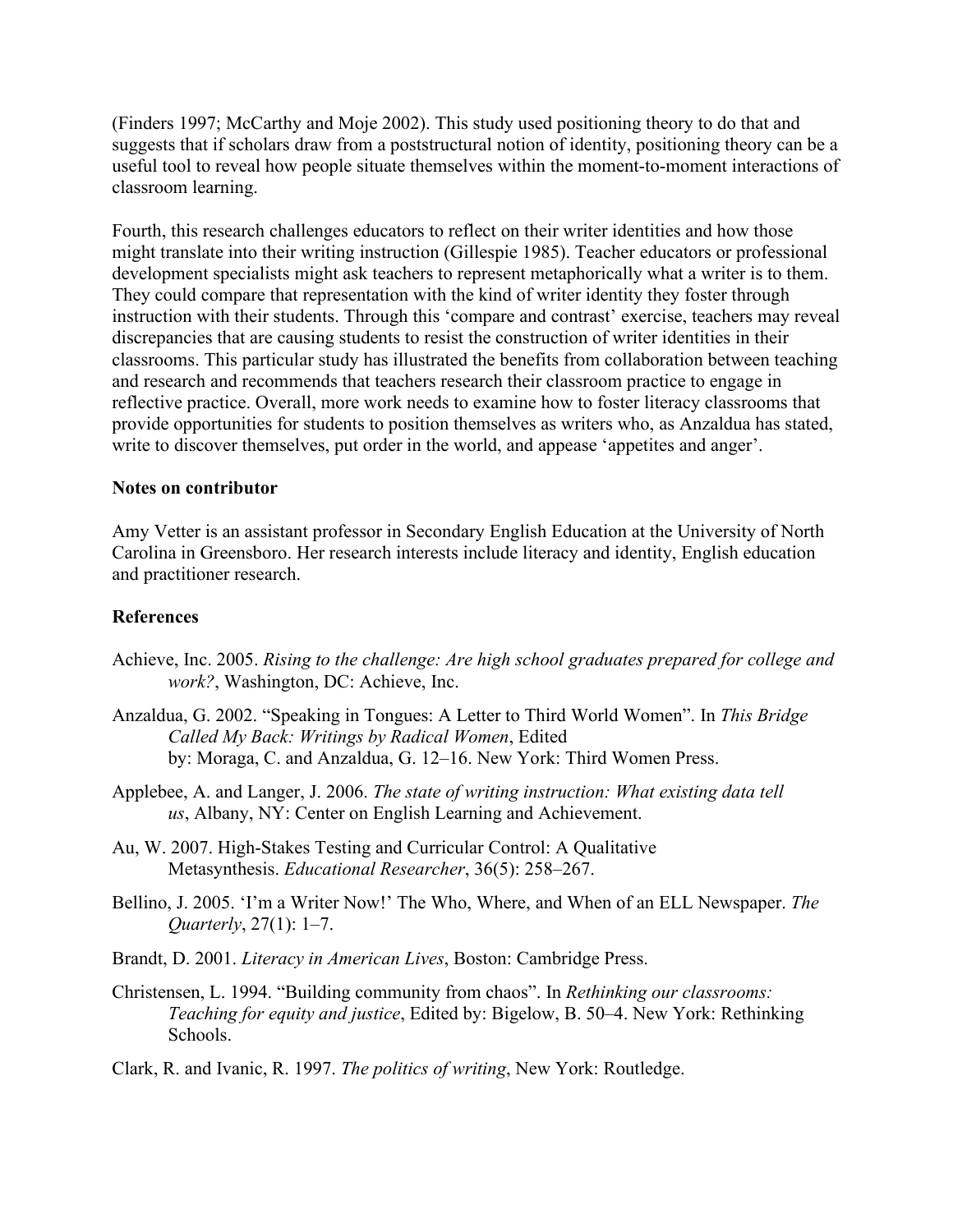- Daniels, H., Zemelman, S. and Steineke, N. 2007. *Content-Area Writing: Every Teacher's Guide*, New York: Heinemann.
- Davies, B. and Van Langenhove, L. 1998. *Positioning Theory*, Londaon: Wiley-Blackwell.
- Finders, P. 1997. *Just girls: Hidden literacies and life in junior high*, New York: Teachers College Press.
- Freire, P. and Macedo, D. 1987. *Reading the Word and the World*, Westport, CT: Bergin & Garvey.
- Gillespie, T. 1985. Becoming your own expert Teachers as writers. *The Quarterly*, 8(1): 1–2.
- Graham, S. and Perin, D. 2007. *Writing next: Effective strategies to improve writing of adolescents in middle and high schools*, New York: Carnegie Corporation of New York.
- Graves, D. 2002. *Writing: Teachers & Children at Work 20th Anniversary Edition*, New York: Heinemann.
- Hillocks, G. 2002. *The testing trap: How state writing assessments control learning*, New York: Teachers College Press.
- Holland, D., Lachicotte, W., Skinner, D. and Caeh, C. 1998. *Identity and Agency in Cultural Worlds*, Cambridge, MA: Harvard University Press.
- International Reading Association & National Council for Teachers of English (IRA/NCTE). 1996. *Standards for the English Language Arts*. IRA/NCTE., Urbana, Il. 12–13
- Jones, S. 2003/2004. Writing identities: The identity construction of a first grade girl writer. *Ohio Journal of English Language Arts*.14, no. 24–32
- Kiuhara, S., Graham, S. and Hawken, L. 2009. Teaching writing to high school students: A national survey. *Journal of Educational Psychology*, 101(1): 136–160.
- Ladson-Billings, G. 1995. Toward a theory of culturally relevant pedagogy. *American Educational Research Journal*, 32(3): 465–491.
- Lamott, A. 1994. *Bird by Bird: Some Instructions on Writing and Life*, New York: Anchor Books.
- Lee, C. and Matsui, Y. 2009. Literacy, ELL, and Digital Storytelling: 21st Century Learning in Action. *National Writing Project.*, <http://www.nwp.org/cs/public/print/resource/2790> (accessed September 2010)
- Martin, B. 2002. A writing assignment/A way of life. *English Journal*, 92(6): 52–56.
- McCarthy, Sarah J. and Moje, Elizabeth Birr. 2002. Identity matters. *Reading Research Quarterly*, 37(2): 228–238.
- McKinney, M. and Giorgis, C. 2009. Narrating and performing identity: Literacy specialists' writing identities. *Journal of Literacy Research*, 41(1): 104–149.
- Merriam, S. 1997. *Qualitative Research and Case Study Applications in Education*, New York: Jossey-Bass.